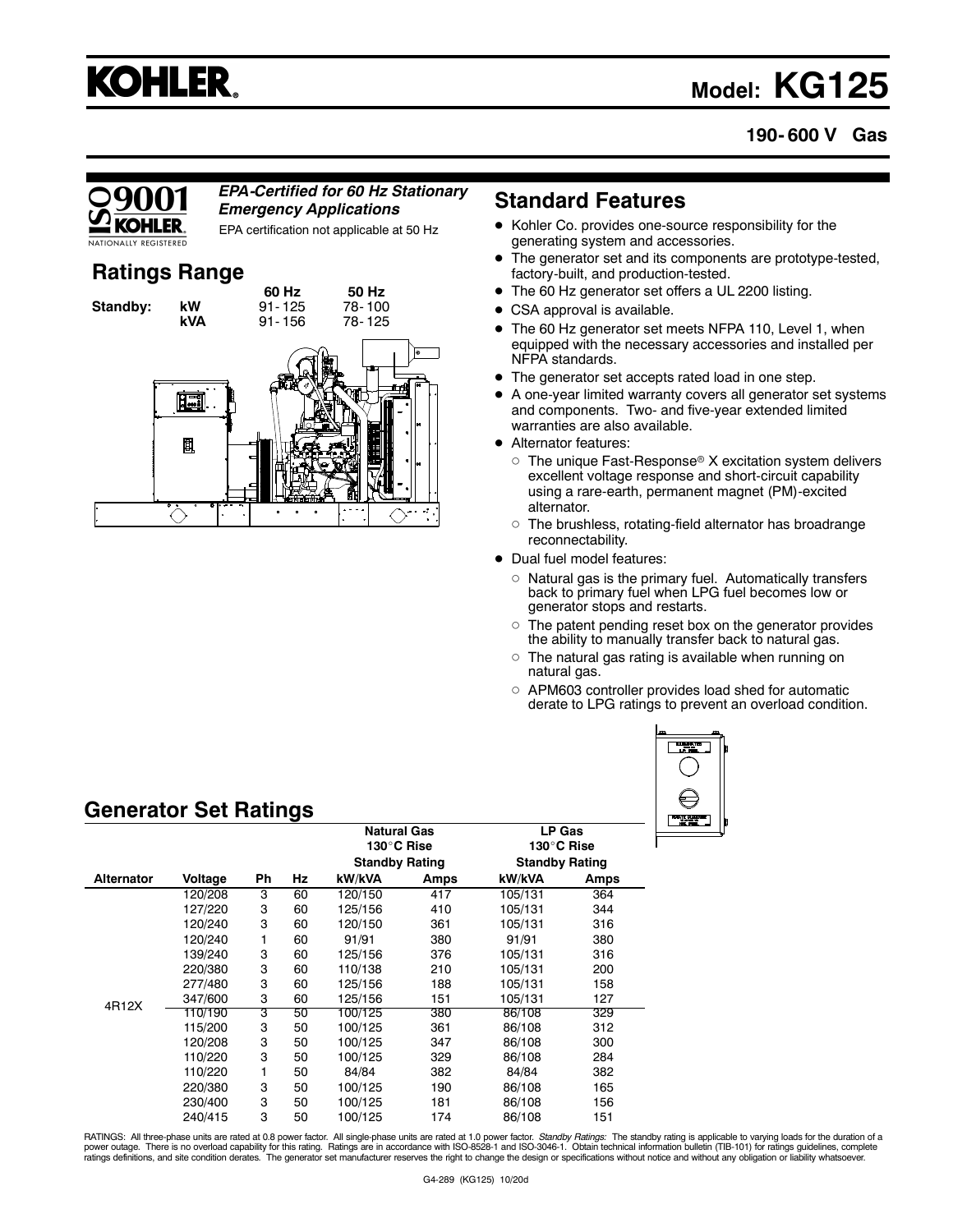## **Generator Set Ratings, continued**

|                   |         |    |    | Natural Gas<br>130°C Rise<br><b>Standby Rating</b> |      | <b>LP Gas</b><br>130°C Rise |      |
|-------------------|---------|----|----|----------------------------------------------------|------|-----------------------------|------|
|                   |         |    |    |                                                    |      | <b>Standby Rating</b>       |      |
| <b>Alternator</b> | Voltage | Ph | Hz | kW/kVA                                             | Amps | kW/kVA                      | Amps |
|                   | 120/208 | 3  | 60 | 125/156                                            | 434  | 105/131                     | 364  |
|                   | 127/220 | 3  | 60 | 125/156                                            | 410  | 105/131                     | 344  |
|                   | 120/240 | 3  | 60 | 125/156                                            | 376  | 105/131                     | 316  |
|                   | 120/240 | 1  | 60 | 105/105                                            | 438  | 100/100                     | 417  |
|                   | 139/240 | 3  | 60 | 125/156                                            | 376  | 105/131                     | 316  |
|                   | 220/380 | 3  | 60 | 120/150                                            | 228  | 105/131                     | 200  |
|                   | 277/480 | 3  | 60 | 125/156                                            | 188  | 105/131                     | 158  |
| 4R13X             | 347/600 | 3  | 60 | 125/156                                            | 151  | 105/131                     | 127  |
|                   | 110/190 | 3  | 50 | 100/125                                            | 380  | 86/108                      | 329  |
|                   | 115/200 | 3  | 50 | 100/125                                            | 361  | 86/108                      | 312  |
|                   | 120/208 | 3  | 50 | 100/125                                            | 347  | 86/108                      | 300  |
|                   | 115/230 | 3  | 50 | 100/125                                            | 314  | 86/108                      | 272  |
|                   | 115/230 |    | 50 | 78/78                                              | 340  | 78/78                       | 340  |
|                   | 220/380 | 3  | 50 | 100/125                                            | 190  | 86/108                      | 165  |
|                   | 230/400 | 3  | 50 | 100/125                                            | 181  | 86/108                      | 156  |
|                   | 240/415 | 3  | 50 | 100/125                                            | 174  | 86/108                      | 151  |
|                   | 120/240 |    | 60 | 125/125                                            | 521  | 105/105                     | 438  |
| 4T13X             | 110/220 |    | 50 | 91/91                                              | 414  | 86/86                       | 391  |

## **Alternator Specifications**

| <b>Specifications</b>                    | <b>Alternator</b>                |
|------------------------------------------|----------------------------------|
| Manufacturer                             | Kohler                           |
| Type                                     | 4-Pole, Rotating-Field           |
| Exciter type                             | Brushless, Rare-Earth            |
|                                          | Permanent Magnet                 |
| Leads: quantity, type                    |                                  |
| 4RX                                      | 12, Reconnectable                |
| 4TX                                      | 4, 110-120/220-240               |
| Voltage regulator                        | Solid State, Volts/Hz            |
| Insulation:                              | <b>NEMA MG1</b>                  |
| Material                                 | Class H                          |
| Temperature rise                         | 130°C, Standby                   |
| Bearing: quantity, type                  | 1, Sealed                        |
| Coupling                                 | Flexible Disc                    |
| Amortisseur windings                     | Full                             |
| Voltage regulation, no-load to full-load | <b>Controller Dependent</b>      |
| One-step load acceptance                 | 100% of Rating                   |
| Unbalanced load capability               | 100% of Rated Standby<br>Current |
| Peak motor starting kVA:                 | (35% dip for voltages below)     |
| 480 V, 380 V 4R12X (12 lead)             | 448 (60 Hz), 355 (50 Hz)         |
| 480 V, 380 V 4R13X (12 lead)             | 540 (60 Hz), 425 (50 Hz)         |
| 240 V, 220 V 4T13X (4 lead)              | 440 (60 Hz), 396 (50 Hz)         |

- NEMA MG1, IEEE, and ANSI standards compliance for temperature rise and motor starting.
- Sustained short-circuit current of up to 300% of the rated current for up to 10 seconds.
- Sustained short-circuit current enabling downstream circuit breakers to trip without collapsing the alternator field.
- Self-ventilated and dripproof construction.
- Superior voltage waveform from a two-thirds pitch stator and skewed rotor.
- Windings are vacuum- impregnated with epoxy varnish for dependability and long life.

## **Application Data**

## **Engine**

| <b>Engine Specifications</b>               | 60 Hz                       | 50 Hz |  |
|--------------------------------------------|-----------------------------|-------|--|
| Manufacturer                               | Kohler                      |       |  |
| Engine: model, type                        | KG6208THD 6.2 L             |       |  |
|                                            | Turbocharged, Aftercooled   |       |  |
| Cylinder arrangement                       | V-8                         |       |  |
| Displacement, L (cu. in.)                  | 6.2(378)                    |       |  |
| Bore and stroke, mm (in.)                  | 101.6 x 95.25 (4.00 x 3.75) |       |  |
| Compression ratio                          | 9.8:1                       |       |  |
| Rated rpm                                  | 1800                        | 1500  |  |
| Max. power at rated rpm, kW (HP)           |                             |       |  |
| NG.                                        | 152 (204) 125 (168)         |       |  |
| LP                                         | 131 (175) 109 (146)         |       |  |
| Cylinder head material                     | Cast Aluminum               |       |  |
| Piston type and material                   | Cast Aluminum               |       |  |
| Crankshaft material                        | Forged steel                |       |  |
| Valve (exhaust) material                   | <b>Forged Steel</b>         |       |  |
| Governor type                              | Electronic                  |       |  |
| Frequency regulation, no-load to full-load | Isochronous                 |       |  |
| Frequency regulation, steady state         | $±1.0\%$                    |       |  |
| Frequency                                  | Fixed                       |       |  |
| Air cleaner type, all models               | Dry                         |       |  |

## **Exhaust**

| <b>Exhaust System</b>                       | 60 Hz      | 50 Hz      |
|---------------------------------------------|------------|------------|
| Exhaust manifold type                       | Dry        |            |
| Exhaust flow at rated kW, $m^3/m$ in. (cfm) | 29 (1024)  | 24 (848)   |
| Exhaust temperature at rated kW, dry        |            |            |
| exhaust, $^{\circ}$ C ( $^{\circ}$ F)       | 700 (1292) | 650 (1202) |
| Maximum allowable back pressure,            |            |            |
| kPa (in. Hg)                                | 15 (4.43)  | 12 (3.54)  |
| Exhaust outlet size at engine hookup,       |            |            |
| $mm$ (in.)                                  | 88.9 (3.5) |            |

## **Engine Electrical**

| <b>Engine Electrical System</b>                            | 60 Hz     | 50 Hz |
|------------------------------------------------------------|-----------|-------|
| Ignition system                                            | Coil Pack |       |
| Battery charging alternator:<br>Ground (negative/positive) | Negative  |       |
| Volts (DC)                                                 | 12        |       |
| Ampere rating                                              | 130       |       |
| Starter motor rated voltage (DC)                           | 12        |       |
| Battery, recommended cold cranking<br>amps (CCA):          |           |       |
| Qty., rating for - $18^{\circ}$ C (0°F)                    | One, 650  |       |
| Battery voltage (DC)                                       | 12        |       |
| G4-289 (KG125) 10/20d                                      |           |       |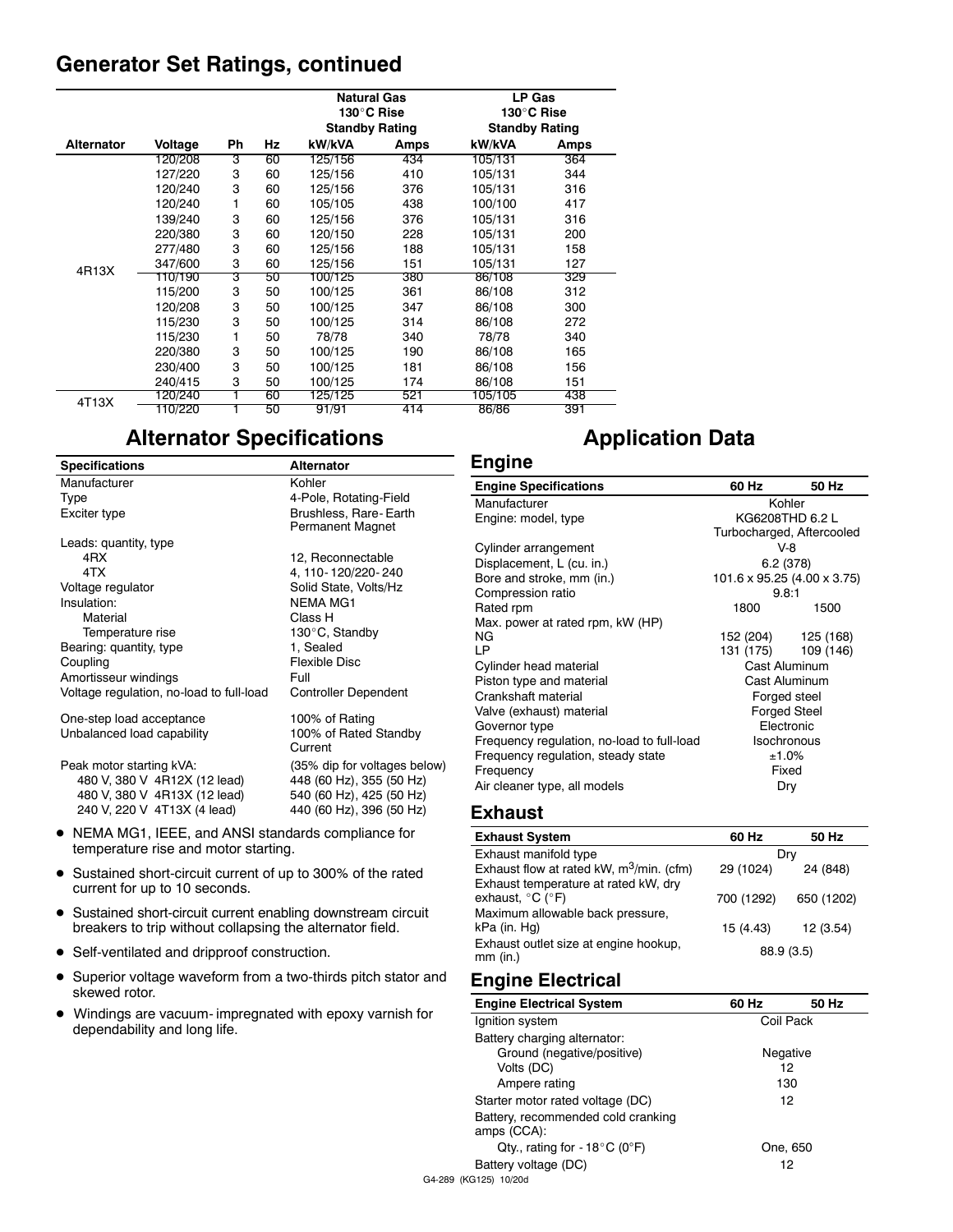#### **Fuel**

| <b>Fuel System</b>                                                            | 60 Hz                                | 50 Hz         |  |
|-------------------------------------------------------------------------------|--------------------------------------|---------------|--|
| Fuel type                                                                     | Natural Gas, LP Gas, or<br>Dual Fuel |               |  |
| Fuel supply line inlet                                                        | 1.5 NPT                              |               |  |
| Natural gas and LPG vapor fuel supply<br>pressure, kPa (in. H <sub>2</sub> O) | $1.74 - 2.74(7-11)$                  |               |  |
| <b>Fuel Composition Limits *</b>                                              | Nat. Gas                             | <b>LP Gas</b> |  |
| Methane, % by volume                                                          | 90 min.                              |               |  |
| Ethane, % by volume                                                           | 4.0 max.                             |               |  |
| Propane, % by volume                                                          | 1.0 max.                             | 85 min.       |  |
| Propene, % by volume                                                          | $0.1$ max.                           | 5.0 max.      |  |
| $C_4$ and higher, % by volume                                                 | $0.3$ max.                           | 2.5 max.      |  |
| Sulfur, ppm mass                                                              | 25 max.                              |               |  |
| Lower heating value,                                                          |                                      |               |  |
| $MJ/m3$ (Btu/ft <sup>3</sup> ), min.                                          | 33.2 (890)                           | 84.2 (2260)   |  |
|                                                                               |                                      |               |  |

Fuels with other compositions may be acceptable. If your fuel is outside the listed specifications, contact your local distributor for further analysis and advice.

## **Lubrication**

| <b>Lubricating System</b>                                          | 60 Hz                | 50 Hz |  |
|--------------------------------------------------------------------|----------------------|-------|--|
| Type                                                               | <b>Full Pressure</b> |       |  |
| Oil pan capacity, L (qt.) $\S$                                     | 5.7(6.0)             |       |  |
| Oil pan capacity with filter and oil cooler,<br>L (gt.) $\hat{S}$  | 9.0(9.5)             |       |  |
| Oil filter: quantity, type $\S$                                    | 1. Cartridge         |       |  |
| Kohler recommends the use of Kohler Genuine oil and filters.<br>8. |                      |       |  |

## **Cooling**

| <b>Radiator System</b>                                                                        | 60 Hz                   | 50 Hz                 |  |
|-----------------------------------------------------------------------------------------------|-------------------------|-----------------------|--|
| Ambient temperature, °C (°F) *                                                                | 50 (122)                |                       |  |
| Engine jacket water capacity, L (gal.)                                                        | 7.3(1.93)               |                       |  |
| Radiator system capacity, including                                                           |                         |                       |  |
| engine, L (gal.)                                                                              | 28.4 (7.5)              |                       |  |
| Engine jacket water flow, Lpm (gpm)                                                           |                         | 126 (33.3) 105 (27.7) |  |
| Heat rejected to cooling water at rated<br>kW, dry exhaust, kW (Btu/min.)                     | 81.4 (4633) 68.9 (3922) |                       |  |
| Heat rejected to charge air cooler at<br>rated kW, dry exhaust, kW (Btu/min.)                 | 18 (1025)               | 15 (854)              |  |
| Water pump type                                                                               | Centrifugal             |                       |  |
| Fan diameter, including blades, mm (in.)                                                      | 711 (28)                |                       |  |
| Fan, kWm (HP)                                                                                 | $12(16.1)$ 7.0 (9.4)    |                       |  |
| Max. restriction of cooling air, intake and<br>discharge side of radiator, $kPa$ (in. $H2O$ ) | 0.12(0.5)               |                       |  |
| * Enclosure with enclosed silencer reduces ambient temperature                                |                         |                       |  |

ed silencer reduces ambient temperature capability by  $5^{\circ}$ C (9°F).

## **Operation Requirements**

| <b>Air Requirements</b>                                                     | 60 Hz     | 50 Hz     |
|-----------------------------------------------------------------------------|-----------|-----------|
| Radiator-cooled cooling air,                                                | 290       | 242       |
| $m^3$ /min. (scfm) $\dagger$                                                | (10, 241) | (8,546)   |
| Combustion air, m <sup>3</sup> /min. (cfm)                                  | 6.9(244)  | 5.8(205)  |
| Heat rejected to ambient air:                                               |           |           |
| Engine, kW (Btu/min.)                                                       | 37 (2106) | 30 (1708) |
| Alternator, kW (Btu/min.)                                                   | 10 (569)  | 9(512)    |
| $\dagger$ Air density = 1.20 kg/m <sup>3</sup> (0.075 lbm/ft <sup>3</sup> ) |           |           |

| <b>Fuel Consumption #</b>                        |  | 60 Hz                                                          | 50 Hz       |  |
|--------------------------------------------------|--|----------------------------------------------------------------|-------------|--|
| Natural Gas, m <sup>3</sup> /hr. (cfh) at % load |  | <b>Standby Ratings</b>                                         |             |  |
| 100%                                             |  | 47.5 (1678)                                                    | 38.1 (1345) |  |
| 75%                                              |  | 39.5 (1396)                                                    | 31.9 (1126) |  |
| 50%                                              |  | 30.7 (1084)                                                    | 23.7 (836)  |  |
| 25%                                              |  | 20.4 (720)                                                     | 14.9 (526)  |  |
| $0\%$                                            |  | 8.3 (292)                                                      | 7.1(252)    |  |
| LP Gas, $m^3/hr$ . (cfh) at % load               |  | <b>Standby Ratings</b>                                         |             |  |
| 100%                                             |  | 18.8 (664)                                                     | 14.0 (496)  |  |
| 75%                                              |  | (532)<br>15.1                                                  | 10.6 (373)  |  |
| 50%                                              |  | (388)<br>11                                                    | 6.9(242)    |  |
| 25%                                              |  | (216)<br>6.1                                                   | 4.5 (158)   |  |
| $0\%$                                            |  | 3.4(121)                                                       | (88)<br>2.5 |  |
| * Nominal fuel rating:                           |  | Natural gas, 37 MJ/m <sup>3</sup> (1000 Btu/ft. <sup>3</sup> ) |             |  |

LP vapor, 93 MJ/m<sup>3</sup> (2500 Btu/ft.<sup>3</sup>)

LP vapor conversion factors:

8.58 ft. $3 = 1$  lb.  $0.535$  m<sup>3</sup> = 1 kg. 36.39 ft.<sup>3</sup> = 1 gal.

## **Controllers**



#### **APM402 Controller**

Provides advanced control, system monitoring, and system diagnostics for optimum performance and compatibility.

- Digital display and menu control provide easy local data access
- Measurements are selectable in metric or English units
- Remote communication thru a PC via network or
- serial configuration
- Controller supports Modbus<sup>®</sup> protocol
- Integrated hybrid voltage regulator with ±0.5% regulation
- Built-in alternator thermal overload protection
- NFPA 110 Level 1 capability

Refer to G6-161 for additional controller features and accessories.

Modbus<sup>®</sup> is a registered trademark of Schneider Electric.



#### **APM603 Controller**

Provides advanced control, system monitoring, and system diagnostics for optimum performance and compatibility.

- 7-inch graphic display with touch screen and menu control provides easy local data access
- $\bullet$ Measurements are selectable in metric or English units
- Paralleling capability to control up to 8 generators on an isolated bus with first-on logic, synchronizer, kW and kVAR load sharing, and protective relays

Note: Parallel with other APM603 controllers only

- Generator management to turn paralleled generators off and on as required by load demand
- $\bullet$  Load management to connect and disconnect loads as required ● Controller supports Modbus® RTU, Modbus® TCP, SNMP
- and BACnet
- Integrated voltage regulator with ±0.25% regulation
- $\bullet$  Built-in alternator thermal overload protection
- $\bullet$  UL-listed overcurrent protective device • NFPA 110 Level 1 capability
- Refer to G6-162 for additional controller features and accessories.

BACnet<sup>®</sup> is a registered trademark of ASHRAE.